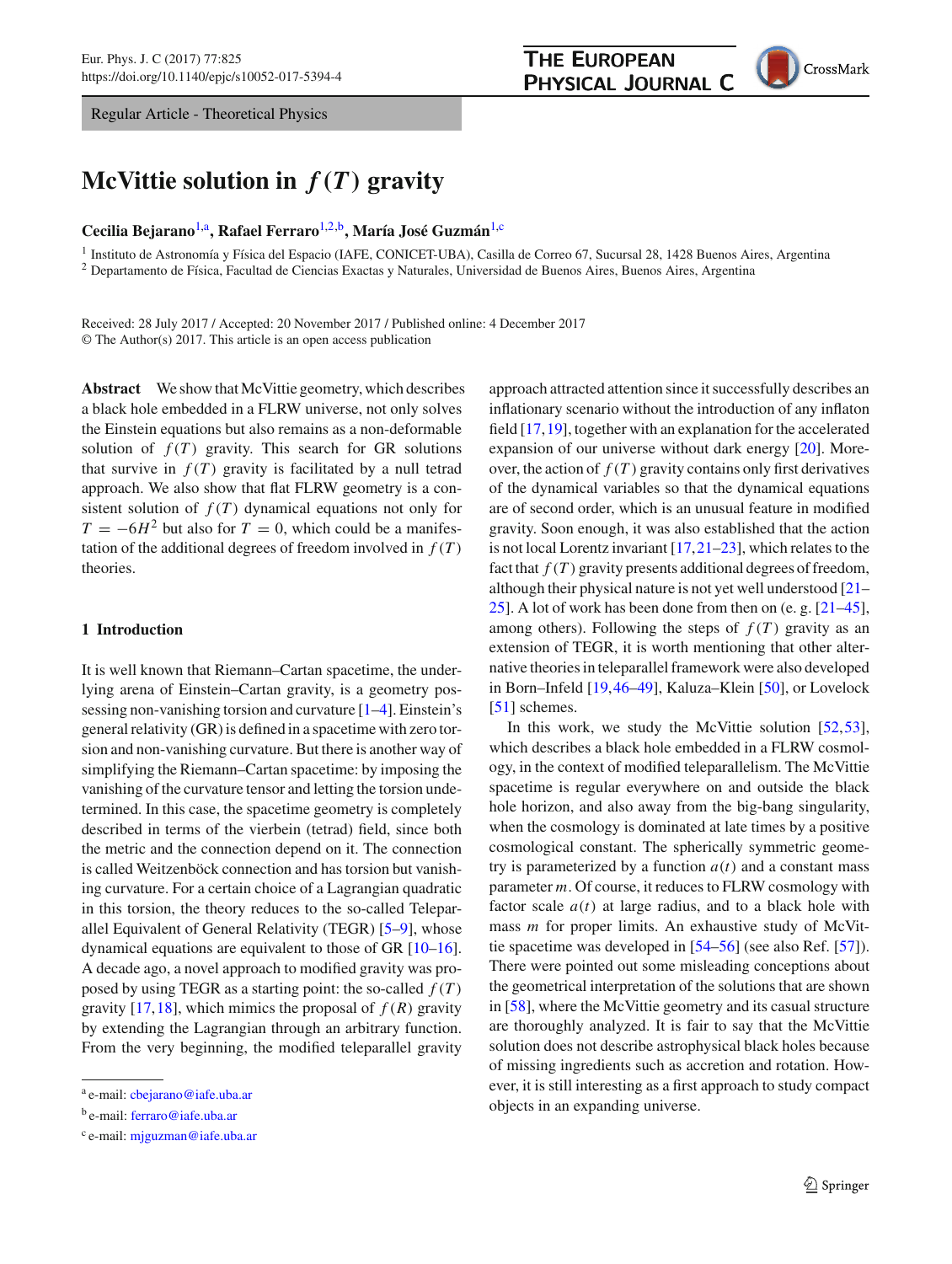Due to the lack of local Lorentz invariance, looking for dynamical solutions in  $f(T)$  gravity could be an awkward task. The symmetries of the metric does not throw light on the path one must follow. In [\[41](#page-6-24)] we have shown that a null tetrad approach seems to be a useful way to find solutions with spherical or axial symmetry. We will apply the same strategy here.

The outline of the paper is the following. In Sect. [2](#page-1-0) we briefly introduce teleparallel gravity and the so-called  $f(T)$ gravity. In Sect. [3](#page-3-0) we present the McVittie spacetime. In Sect. [4](#page-3-1) we look for McVittie-like solutions in  $f(T)$  gravity by taking advantage of the null tetrad approach, which provides a simple way to find suitable frames. In Sect. [5](#page-4-0) we show that FLRW cosmology consistently solves the *f* (*T* ) equations for two different tetrads not linked by a symmetry transformation of the equations. Finally, we state the conclusions in Sect. [6.](#page-6-25)

#### <span id="page-1-0"></span>**2 Teleparallel framework**

Teleparallelism is a framework to describe gravity where the role of the metric tensor *g*μν is played by the tetrad or *vierbein*  ${\bf e}_a(x^\mu)$ ,  $a = 0, 1, 2, 3$ . The tetrad is a set of four vectors at each point of the spacetime which are linked to the metric by the condition of orthonormality  $\mathbf{e}_a \cdot \mathbf{e}_b = \eta_{ab}$ , where  $\eta_{ab}$  = diag(1, -1, -1, -1) is the Minkowski symbol. In coordinate bases, we write the tetrad and its dual co-tetrad  ${\bf e}^{a}(x^{\mu})$  as  ${\bf e}_{a} = e_{a}^{\mu} \partial_{\mu}$  and  ${\bf e}^{a} = e_{\mu}^{a} dx^{\mu}$ , where  $e_{a}^{\mu}$  and  $e^a_{\mu}$  are the components of the tetrad and its inverse which obey duality relationships  $(e^a_\mu e^{\mu}_b = \delta^a_b$  and  $e^a_\mu e^{\nu}_a = \delta^{\nu}_\mu$ . By combining duality and orthonormality, one can get the metric tensor of the manifold in terms of a tetrad in the tangent space,

<span id="page-1-2"></span>
$$
g_{\mu\nu} = \eta_{ab} e^a_{\mu} e^b_{\nu}.
$$
 (1)

Of course, this relationship is invariant under (local) Lorentz transformations of the tetrad. As seen, we have used Greek indices to label coordinates and tensor components in a coordinate basis; instead Latin indices  $a, b, \ldots = 0, 1, 2, 3$  label the vectors taking part in the tetrad, and tensor components with respect to these Lorentzian frames. These indices are lowered and raised by the metric tensor and the Minkowski symbol, respectively.

It is well known that General Relativity can be reformulated by using the tetrad as the dynamical variable. In fact, in the so-called Teleparallel Equivalent of General Relativity (TEGR) [\[10](#page-6-4)[–13](#page-6-26)] the action is built from the object of anholonomity de<sup>*a*</sup>, which reads de<sup>*a*</sup> =  $e^a_\mu T^\mu_{\ \rho\nu} dx^\rho \wedge dx^\nu$ in a coordinate basis, where

<span id="page-1-1"></span>
$$
T^{\mu}_{\ \rho\nu} = e^{\mu}_{b} (\partial_{\rho} e^{b}_{\ \nu} - \partial_{\nu} e^{b}_{\ \rho}). \tag{2}
$$

de<sup>*a*</sup> coincides with the torsion **T**<sup>*a*</sup> = de<sup>*a*</sup> +  $\omega_b^a \wedge e^b$  when the spin connection  $\omega_b^a$  is chosen to be zero. Such a choice is the Weitzenböck connection [\[59\]](#page-6-27), which also implies that the curvature  $\mathbf{R}_{b}^{a} = d\omega_{b}^{a} + \omega_{c}^{a} \wedge \omega_{b}^{c}$  vanishes. According to Eq. [\(2\)](#page-1-1) the Christoffel symbols for the Weitzenböck connection are  $\int_{\rho}^{\mathbf{w}} \mu_{\rho} = e_a^{\mu} \partial_{\nu} e_{\rho}^{\alpha} = -e_{\rho}^{\alpha} \partial_{\nu} e_a^{\mu}$ . The Weitzenböck connection leads to the vanishing of the covariant derivative of the tetrad, which also means that this connection is metriccompatible (see Eq. [\(1\)](#page-1-2)). This property defines an absolute parallelism in the spacetime. In fact,  $\nabla e_a^{\mu} \equiv 0$  means that a parallel transported vector keeps its projections on the tetrad constant, irrespective of the path as a consequence of the zero curvature. This is the reason why the name *teleparallelism* comes up. As can be seen, the Weitzenböck torsion [\(2\)](#page-1-1) is invariant only under global Lorentz transformations of the tetrad. So, Weitzenböck geometry selects a preferred global frame modulo global Lorentz transformations, in spite of the metric being invariant under local Lorentz transformations.

#### 2.1 The teleparallel equivalent of general relativity

The TEGR action is

$$
S_T = \frac{1}{2\kappa} \int d^4x \ e \ T + \int d^4x \ e \ \mathcal{L}_{\text{matter}}, \tag{3}
$$

where  $\kappa = 8\pi G$ ,  $e = \det[e^a_{\mu}] = \sqrt{-g}$  and the *torsion scalar* or *Weitzenböck invariant T* is defined by the contraction of the torsion tensor [\(2\)](#page-1-1) and the *superpotential*, that is,

<span id="page-1-4"></span>
$$
T \equiv S_{\rho}^{\ \mu\nu} T^{\rho}_{\ \mu\nu},\tag{4}
$$

where  $S_{\rho}^{\mu\nu} \equiv \frac{1}{2} (K^{\mu\nu}_{\rho} + T_{\lambda}^{\ \lambda\mu} \delta_{\rho}^{\nu} - T_{\lambda}^{\ \lambda\nu} \delta_{\rho}^{\mu})$ , with  $K^{\mu\nu}_{\ \rho} \equiv$  $\frac{1}{2}$  (*T<sub>p</sub>*  $\mu \nu - T^{\mu} \nu + T^{\nu} \mu$ ) the contorsion tensor. Then the torsion scalar can be expressed by the following quadratic combination of the components of the torsion tensor:

$$
T = \frac{1}{4} T_{\rho}^{\ \mu\nu} T^{\rho}_{\ \mu\nu} + \frac{1}{2} T_{\rho}^{\ \mu\nu} T^{\rho}_{\ \nu\mu} - T_{\rho}^{\ \mu\rho} T^{\sigma}_{\ \sigma\mu}.
$$
 (5)

One can compute the Levi-Civita scalar curvature *R* in terms of the tetrad by using Eq.  $(1)$ ; then a relation is obtained between *T* and *R* which shows that the Einstein–Hilbert Lagrangian only differs from the TEGR Lagrangian by a four-divergence,

<span id="page-1-3"></span>
$$
T = -R[\mathbf{e}_a] + 2 e^{-1} \partial_\rho (e T^\mu_{\ \mu}{}^\rho). \tag{6}
$$

Hence the equations of motion are fully equivalent, showing the equivalence between GR and TEGR pictures. Although the tetrad field has 16 independent components, in contrast with the 10 independent components of the symmetric metric tensor, TEGR and GR have the same number of degrees of freedom, as expected from their equivalence. In fact, Eq. [\(6\)](#page-1-3) implies that TEGR only governs the dynamics of the metric, which is invariant under local Lorentz transformations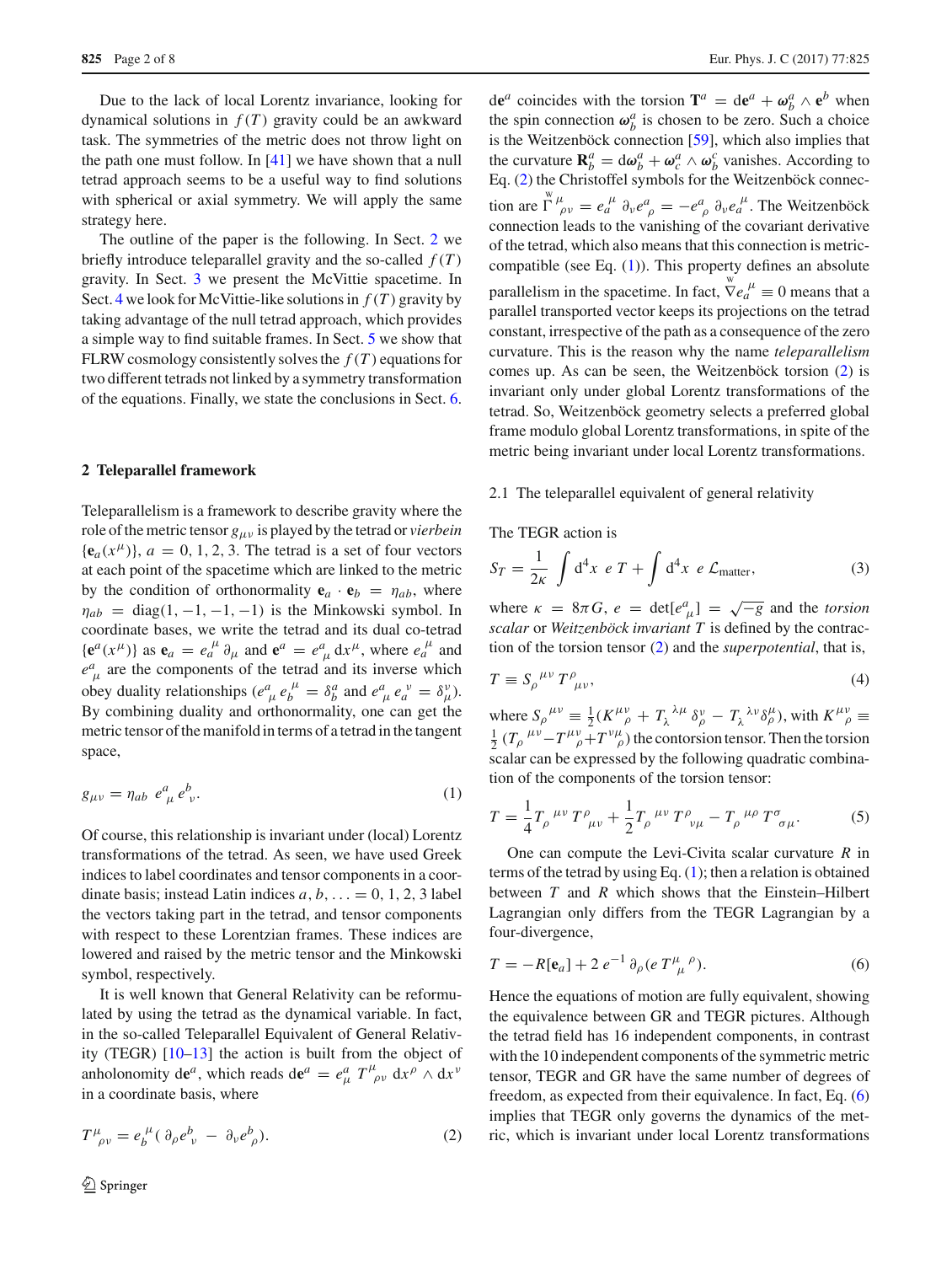of the tetrad. Then the tetrad is only determined modulo this local symmetry group. Therefore, the extra components of the tetrad do not represent new dynamical degrees of freedom. In fact, the local Lorentz invariance of the relation [\(1\)](#page-1-2) means that the metric is related with an infinite set of tetrad fields, connected by local Lorentz transformations. Note also that teleparallel vacuum solutions do not force *T* to vanish, as opposite to  $R$  in GR. This point is clearly shown in Eq.  $(6)$ where  $R = 0$  implies that *T* is a four-divergence.

## 2.2  $f(T)$  gravity

In analogy with  $f(R)$  gravity  $[60-65]$  $[60-65]$ , where the GR Lagrangian is extended to an arbitrary function *f* of the curvature scalar  $R$ ,  $f(T)$  gravity is obtained by replacing the TEGR Lagrangian with an arbitrary function *f* of the torsion scalar *T* [\[17](#page-6-6)[–19\]](#page-6-8),

$$
S_{f(T)} = \frac{1}{2\kappa} \int d^4x \ e \ f(T) + \int d^4x \ e \ \mathcal{L}_{\text{matter}}.\tag{7}
$$

The dynamical equations of  $f(T)$  gravity are computed by varying the modified teleparallel action with respect to the tetrad, yielding

<span id="page-2-2"></span>
$$
4 e_a^{\lambda} S_{\lambda}^{\mu\nu} \partial_{\mu} T f''(T)
$$
  
+4  $\left[ e_a^{\lambda} T^{\rho}_{\mu\lambda} S_{\rho}^{\mu\nu} + e^{-1} \partial_{\mu} (e e_a^{\lambda} S_{\lambda}^{\mu\nu}) \right] f'(T)$   
- $e_a^{\nu} f(T) = -2 \kappa e_a^{\lambda} T_{\lambda}^{\nu},$  (8)

where  $T_{\lambda}^{\nu}$  is the energy-momentum tensor. Of course, TEGR dynamics is recovered if  $f(T) = T$ . Remarkably, it is straightforward to verify that the equations of motion are of second order with respect to the tetrad (just as in GR with respect to the metric), since  $T^{\rho}_{\mu\lambda}$  and  $S_{\rho}^{\mu\nu}$  are linear in the first derivatives of the tetrad. Instead, other alternative theories of gravity have dynamical equations of higher order.

From the equivalence relation expressed in Eq. [\(6\)](#page-1-3), it is manifest that  $f(T)$  gravity is a non-local Lorentz invariant theory; by extending the TEGR Lagrangian to a function  $f(T)$ , the four-divergence (non-invariant) term remains encapsulated inside the function *f* . [1](#page-2-0)

While TEGR is a theory for the metric (as GR is),  $f(T)$ gravity is a theory for the tetrad. This is so because the modified teleparallel dynamical equations are not invariant under local Lorentz transformations but only under global Lorentz transformations. $<sup>2</sup>$  $<sup>2</sup>$  $<sup>2</sup>$  Thus the dynamical equations pos-</sup>

sess information exclusively associated with the tetrad field. This means that  $f(T)$  theories dynamically endow the spacetime with an absolute parallelism. This also means that, if one is looking for a solution associated with a given metric, then the symmetries of the metric are not sufficient to anticipate the form of the tetrad solving the equations. For instance, it was shown that Schwarzschild geometry [\[31\]](#page-6-29) and non-flat FLRW spacetimes [\[32\]](#page-6-30) require non-trivial tetrads in order to consistently solve the equations of motion. Therefore the gravitational field is encoded in a set of preferred reference frames, which should not depend on the function *f* considered [\[37\]](#page-6-31). Along this line, it was proposed that a set of suitable frames would be defined up to *certain* local Lorentz transformations, which are a remnant symmetry group which depends on the specific spacetime considered [\[42\]](#page-6-32). In fact, in a mathematical context, it has been known for a long time that the vector fields capable to parallelize a manifold are not unique (see for instance, Ref. [\[77\]](#page-7-1)).

In the present work, we rely on results displayed in [\[31,](#page-6-29)[41\]](#page-6-24) where Schwarzschild and Kerr spacetimes proved to remain as vacuum solutions in  $f(T)$  gravity, since both geometries admit a tetrad where the torsion scalar vanishes  $(T = 0)$  or is constant (*T* = *T<sub>c</sub>*). In fact if  $\partial_{\mu}T = 0$ , Eq. [\(8\)](#page-2-2) can be arranged as follows:

<span id="page-2-3"></span>
$$
G_{\eta}^{\ \nu} - \frac{1}{2} \delta_{\eta}^{\ \nu} T_c + \frac{1}{2} \delta_{\eta}^{\ \nu} \frac{f(T_c)}{f'(T_c)} = \frac{\kappa}{f'(T_c)} T_{\eta}^{\ \nu},\tag{9}
$$

where we define  $G_{\eta}^{\nu}$  from Eq. [\(8\)](#page-2-2) by taking  $f(T) = T$ ,

$$
G_{\eta}^{\ \nu} \equiv -2e_{\eta}^{a} \left[ e_{a}^{\ \lambda} T^{\rho}_{\ \mu\lambda} S_{\rho}^{\ \mu\nu} + e^{-1} \partial_{\mu} (e e_{a}^{\ \lambda} S_{\lambda}^{\ \mu\nu}) \right] + \frac{1}{2} \delta_{\eta}^{\ \nu} T
$$
 (10)

 $(G_{(\mu\nu)}$  is the Einstein tensor). Remarkably the dynamical equations [\(9\)](#page-2-3), when the energy-momentum tensor is symmetric, are nothing but (TEGR) Einstein equations with a scaled Newton constant  $G = G/f'(T_c)$  and cosmological constant  $\Lambda = (T_c - f(T_c)/f'(T_c))/2$ . Therefore, if  $f(T = 0) = 0$ then the TEGR solutions having  $T = 0$  remain as solutions of  $f(T)$  gravity (in the case of non-vacuum solutions we should adjust the Newton constant). Even if  $T_c \neq 0$  one could still regard any TEGR solution having  $T = T_c$  as a solution to  $f(T)$  equations for proper values of cosmological and Newton constants. In the following sections we will take advantage of this property to figure out whether a metric solving Einstein's equations could survive as a solution of  $f(T)$  equations or not. Following the strategy displayed in [\[41](#page-6-24)], we will exploit the local Lorentz invariance of TEGR to look for solutions having  $T = 0$  by starting from a known

<span id="page-2-0"></span>The equivalence between GR and TEGR is broken after the generalization procedure; therefore  $f(T)$  gravity is not at all equivalent to  $f(R)$  gravity.

<span id="page-2-1"></span>It should be noted too that the local Lorentz symmetry could be broken at the level of quantum gravity (Planck scale) and many candidate theories of quantum gravity predict at some point the loss of local Lorentz symmetry. In fact, there are many attempts to examine in detail the range in which the Lorentz symmetry is preserved

Footnote 2 continued

[<sup>\[66</sup>](#page-7-2)[–71](#page-7-3)]. Other alternative descriptions of gravity in vogue nowadays such that Hořava–Lifshitz  $[72-74]$  $[72-74]$  and Æther–Einstein  $[75,76]$  $[75,76]$  $[75,76]$  are not local Lorentz invariant in the time sector.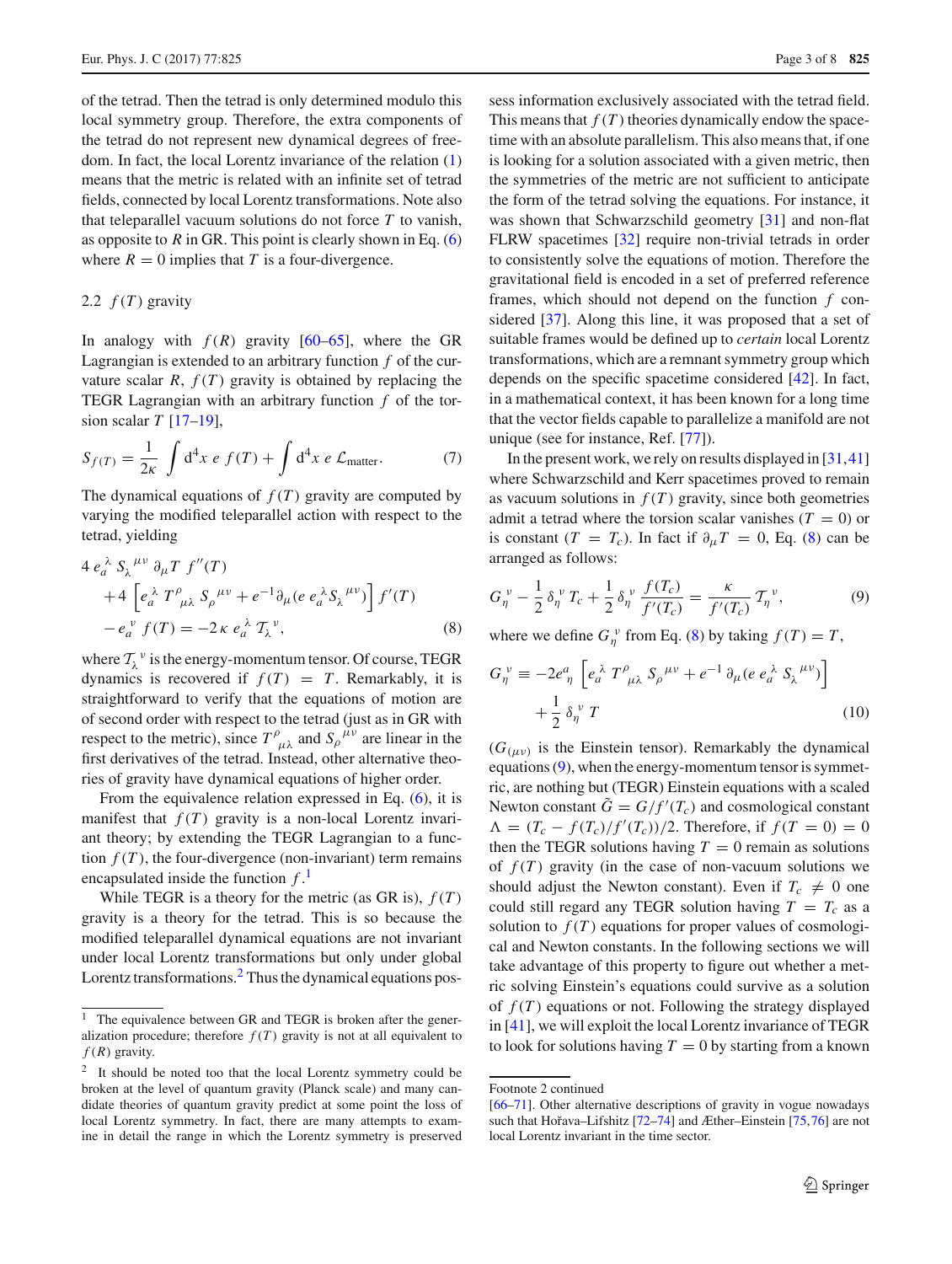solution. If we succeed, then we can state that the solution so obtained remains as a solution to  $f(T)$  gravity. The null tetrad approach will be very useful for this purpose.

#### <span id="page-3-0"></span>**3 McVittie geometry**

McVittie geometry [\[52\]](#page-6-18) describes a cosmological black hole, which means a black hole solution embedded in an expanding FLRW universe. A comprehensive review of McVittie geometry was carried out by Nolan in the late-1990s [\[54](#page-6-20)[–56](#page-6-21)]. Nonetheless, Kaloper et al. [\[58](#page-6-23)] went one step further by analyzing some misconceptions in the geometrical interpretation of the solution. The original McVittie spacetime assumes vanishing (Levi-Civita) spatial curvature in the asymptotically FLRW region, but also it can easily be generalized so as to include positive or negative spatial curvature [\[57\]](#page-6-22). Here we will focus on the spatially flat case. It is assumed that the spatial curvature of the FLRW does not significantly influence the dynamics around the central mass, accounting for that the radius of curvature is (much) greater than the gravitational radius of the mass source. Then the standard McVittie geometry is described by the metric

<span id="page-3-2"></span>
$$
ds^{2} = \left(\frac{1-\mu}{1+\mu}\right)^{2} dt^{2} - (1+\mu)^{4} a^{2}(t) dx^{2},
$$
\n(11)

where  $\mu = m(2a(t)|\mathbf{x}|)^{-1}$ , with  $m/G$  the mass of the source,  $a(t)$  is the asymptotic cosmological scale factor, and the center of the spherical symmetry is at  $\mathbf{x} = 0$ . This is an exact solution to Einstein's equations for an arbitrary mass *m* provided that  $a(t)$  solves the Friedmann equation. As might be expected, if  $m = 0$  the geometry corresponds to the standard flat FLRW spacetime, and if  $a(t) = 1$  the line element describes the Schwarzschild solution (in isotropic coordinates). For  $a \sim e^{H_0 t}$ , the metric reduces to the case of Schwarzschild–de Sitter (by adopting a positive cosmological constant). It can be verified that McVittie solution has a spacelike and an inhomogeneous singularity at  $\mu = 1$ (which means that  $a(t)|\mathbf{x}| = m/2$ ) where the surface lies in the causal past of all spacetime events so that it should be properly interpreted as a cosmological big-bang singularity (see Ref. [\[58](#page-6-23)] for more detail).

In analogy to the FLRW case for a perfect fluid, the energy density scales with the scale factor  $a(t)$  and commands the expansion rate

$$
\rho = \frac{3H^2(t)}{\kappa},\tag{12}
$$

where  $H(t) = \dot{a}(t)/a(t)$  is the Hubble parameter. Remarkably, the energy density is constant along slices where *t* is constant, but the pressure on fixed *t* slices is not homogeneous,

$$
p = \frac{1}{\kappa} \left( -3 H(t)^2 + 2 \dot{H}^2(t) \left( \frac{m+2 |\mathbf{x}| a(t)}{m-2 |\mathbf{x}| a(t)} \right) \right). \tag{13}
$$

The inhomogeneous pressure constitutes the necessary nongravitational balancing force (when the mass is constant and the energy density is spatially homogeneous) to compensate for the gravitational attraction of the central mass.

The coordinates employed in the line element given by Eq.  $(11)$  are such that  $|\mathbf{x}|$  covers the exterior of the black hole twice, that is,  $m/2 < |\mathbf{x}| < \infty$  covers the same exterior region as  $0 < |x| < m/2$ . Therefore, Kaloper et al. [\[58](#page-6-23)] propose another coordinate choice which in turn imitates better the familiar static form of the Schwarzschild metric. The new radial coordinate is defined by

<span id="page-3-3"></span>
$$
\mathbf{R} = (1 + \mu)^2 a(t) \mathbf{x},\tag{14}
$$

where  $|\mathbf{R}| = R$  represents the "spherical area" coordinate. Since the relation between  $a(t)|\mathbf{x}|$  and *R* is quadratic, the coordinate transformation [\(14\)](#page-3-3) actually defines two separate branches,

$$
a(t) |\mathbf{x}| = \frac{m}{2} \left( \frac{R}{m} - 1 \pm \sqrt{\left(\frac{R}{m} - 1\right)^2 - 1} \right)^{-1}.
$$
 (15)

The physically relevant branch is the one with the  $-$  sign, since  $R \to \infty$  implies  $|\mathbf{x}| \to \infty$ , therefore the geometry is asymptotically FLRW-like.

By applying the transformation defined in [\(14\)](#page-3-3), the McVittie metric becomes

<span id="page-3-4"></span>
$$
ds^{2} = \left(1 - \frac{2m}{R} - H(t)^{2}R^{2}\right)dt^{2} + \frac{2H(t)R}{\sqrt{1 - 2m/R}} dR dt - \frac{dR^{2}}{1 - 2m/R} - R^{2}d\Omega^{2},
$$
\n(16)

where  $d\Omega^2 = d\theta^2 + \sin^2 \theta d\phi^2$ . It is now evident that a constant value of *H* leads to the Schwarzschild–de Sitter metric in coordinates which are analogous to outgoing Eddington– Finkelstein coordinates.

#### <span id="page-3-1"></span>**4 McVittie solution in** *f(T)* **gravity**

As previously mentioned, *f* (*T* ) gravity is not locally Lorentz invariant. This means that tetrads connected by local Lorentz transformations, which reproduce the same metric tensor, are not equivalent at the level of the equations of motion of *f* (*T* ): not all of them will represent a proper parallelizing field of frames (in the sense of being a consistent solution of the dynamical equations). We can state that  $f(T)$  gravity selects the parallelization of the spacetime. Finding suitable tetrad solutions is then quite awkward in  $f(T)$  theory, since the symmetry of the searched metric is not sufficient to determine the form of the tetrad. However, as explained at the end of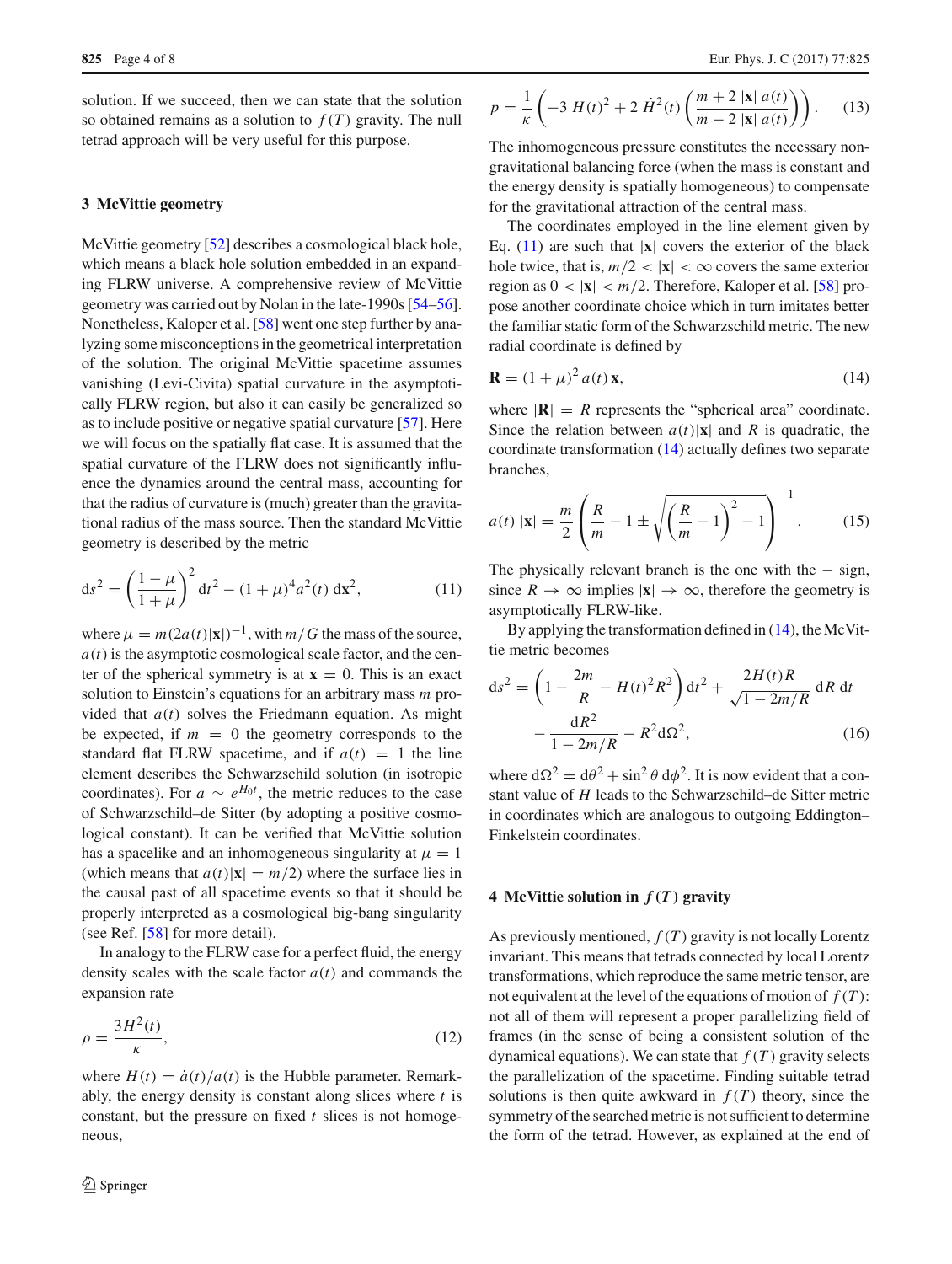Sect. [2,](#page-1-0) one can exploit the local Lorentz invariance of TEGR solutions to force the scalar torsion  $T$  to be zero. If such a purpose is attainable, we will obtain a tetrad solving the *f* (*T*) gravity equations too (whenever  $f(T = 0) \neq 0$ ). This also means that the same metric solving TEGR equations is admissible in  $f(T)$  gravity. Since the condition  $T = 0$  is not affected by global linear transformations of the tetrad, it could be easier to look for the condition  $T = 0$  by using a null tetrad [\[41](#page-6-24)]: given an orthonormal tetrad  $\{e^{a}\} = \{e^{0}, e^{1}, e^{2}, e^{3}\}$ , a null tetrad can be defined as

<span id="page-4-5"></span>
$$
\begin{aligned} \{\mathbf{n}^a\} &= \{\mathbf{l}, \mathbf{n}, \mathbf{m}, \overline{\mathbf{m}}\} \\ &= \left\{ \frac{(\mathbf{e}^0 - \mathbf{e}^1)}{\sqrt{2}}, \frac{(\mathbf{e}^0 + \mathbf{e}^1)}{\sqrt{2}}, \frac{(\mathbf{e}^2 + i \mathbf{e}^3)}{\sqrt{2}}, \frac{(\mathbf{e}^2 - i \mathbf{e}^3)}{\sqrt{2}} \right\}. \end{aligned} \tag{17}
$$

 ${\bf n}^a$  is a null basis,  ${\bf n}^a \cdot {\bf n}^a = 0$ , but it is not orthogonal  $(\mathbf{l} \cdot \mathbf{n} = -\mathbf{m} \cdot \overline{\mathbf{m}} = 1)$ . Then Eq. [\(1\)](#page-1-2) can be rewritten in this new basis as

$$
g_{\mu\nu} = \eta_{ab} n^a_\mu n^b_\nu,\tag{18}
$$

where  $\eta_{ab}$  now reads

$$
\eta_{ab} = \begin{pmatrix} 0 & 1 & 0 & 0 \\ 1 & 0 & 0 & 0 \\ 0 & 0 & 0 & -1 \\ 0 & 0 & -1 & 0 \end{pmatrix} . \tag{19}
$$

In terms of the tensorial product of the elements of the null tetrad the metric reads  $\mathbf{g} = \mathbf{n} \otimes \mathbf{l} + \mathbf{l} \otimes \mathbf{n} - \mathbf{m} \otimes \overline{\mathbf{m}} - \overline{\mathbf{m}} \otimes \mathbf{m}$ . A local Lorentz boost along the direction of  $e^1$ , with parameter  $\gamma(x^{\mu}) = \cosh[\lambda(x^{\mu})]$ , is the transformation  $\{\mathbf{l}, \mathbf{n}\} \mapsto$  $\{\exp[-\lambda(x^{\mu})]$  **l**,  $\exp[\lambda(x^{\mu})]$  **n**}, which clearly does not modify the form of the metric tensor. The null tetrad approach to get  $T = 0$  exploits the freedom in the choice of the function  $\lambda(x^{\mu})$ . The strategy is the following: (i) determine the null tetrad  $\{\mathbf{n}^a\}$ , (ii) apply the transformation in the  $\{\mathbf{l}, \mathbf{n}\}$ -sector, (iii) impose the condition that the torsion scalar *T* be zero. This approach was successfully implemented for the Kerr geometry [\[41\]](#page-6-24); here we will show that it is also useful in McVittie spacetime.<sup>[3](#page-4-1)</sup>

Then we compute the null tetrad associated with the met-ric given in Eq. [\(16\)](#page-3-4) with coordinates  $(t, R, \theta, \phi)$  and we perform a radial boost yielding

where the function  $\lambda$  has to be determined. For this null tetrad, we determine the torsion scalar by means of Eq. [\(4\)](#page-1-4):

$$
T = -6H(t)^{2} + 2R^{-2} - 4R^{-1}\partial_{t}\lambda.
$$
 (21)

By imposing the requirement that the torsion scalar vanishes, we solve the differential equation to obtain

<span id="page-4-3"></span>
$$
\lambda(t, R) = \frac{t}{2R} - \frac{3R}{2} \int H^2(t) dt.
$$
\n(22)

Note that  $\lambda$  allows for an additive function of  $(R, \theta)$  without affecting the result  $T = 0$ .

In summary, according to Eq.  $(9)$ , we conclude that  $f(T)$ gravity is not able to deform McVittie metric since we have just found a solution leading to a vanishing torsion scalar which consistently solves the dynamical equations (notice the scaling of the Newton constant  $\kappa$ ).

<span id="page-4-4"></span>
$$
2\kappa \rho = f(T = 0) + 6 H^2(t) f'(T = 0)
$$
  
= 6 H<sup>2</sup>(t) f'(T = 0), (23)

$$
2\kappa(p+\rho) = -4 f'(T=0) \dot{H}(t) \frac{1}{\sqrt{1-2m/R}},
$$
 (24)

where, due to the non-diagonal form of the metric tensor [\(16\)](#page-3-4), the stress-energy tensor for a perfect fluid becomes

$$
T^{\mu}_{\ \nu} = \begin{pmatrix} \rho & (\rho + p) \ R \ H(t) \sqrt{1 - 2m/R} & 0 & 0 \\ 0 & -p & 0 & 0 \\ 0 & 0 & -p & 0 \\ 0 & 0 & 0 & -p \end{pmatrix},
$$
\n(25)

with  $\rho$  and  $p$  the energy density and the pressure, respectively [\[57](#page-6-22)].

#### <span id="page-4-0"></span>**5** Cosmology with  $T = 0$

As has been extensively studied in the literature, flat FLRW cosmology accepts the naive diagonal tetrad (in the Cartesian chart) as a suitable solution in the context of  $f(T)$  gravity, which leads to  $T = -6H^2(t)$  [\[17](#page-6-6),[32\]](#page-6-30). However, McVittie metric for  $m = 0$  reduces to FLRW metric. Therefore, we

<span id="page-4-2"></span>
$$
n_{\ \mu}^{a} = \frac{1}{\sqrt{2}} \begin{pmatrix} e^{-\lambda(t,R,\theta)} \left( \sqrt{1 - 2m/R} + RH(t) \right) & -e^{-\lambda(t,R,\theta)} \frac{1}{\sqrt{1 - 2m/R}} & 0 & 0 \\ e^{\lambda(t,R,\theta)} \left( \sqrt{1 - 2m/R} - RH(t) \right) & e^{\lambda(t,R,\theta)} \frac{1}{\sqrt{1 - 2m/R}} & 0 & 0 \\ 0 & 0 & R & iR \sin \theta \\ 0 & 0 & R & -iR \sin \theta \end{pmatrix},
$$
(20)

have also obtained the outstanding result that there exists a tetrad  ${e^a}$  having  $T = 0$  in flat FLRW spacetime, from which it immediately follows that such a tetrad is also a solution of  $f(T)$  gravity (assuming  $f(T = 0) \neq 0$ , and taking care

<span id="page-4-1"></span><sup>&</sup>lt;sup>3</sup> In both cases, the success of the null tetrad approach seems to reside in the fact that the radial boost does not mix the sector  $\{t, r\}$  with the angular part { $\theta$ ,  $\phi$ }.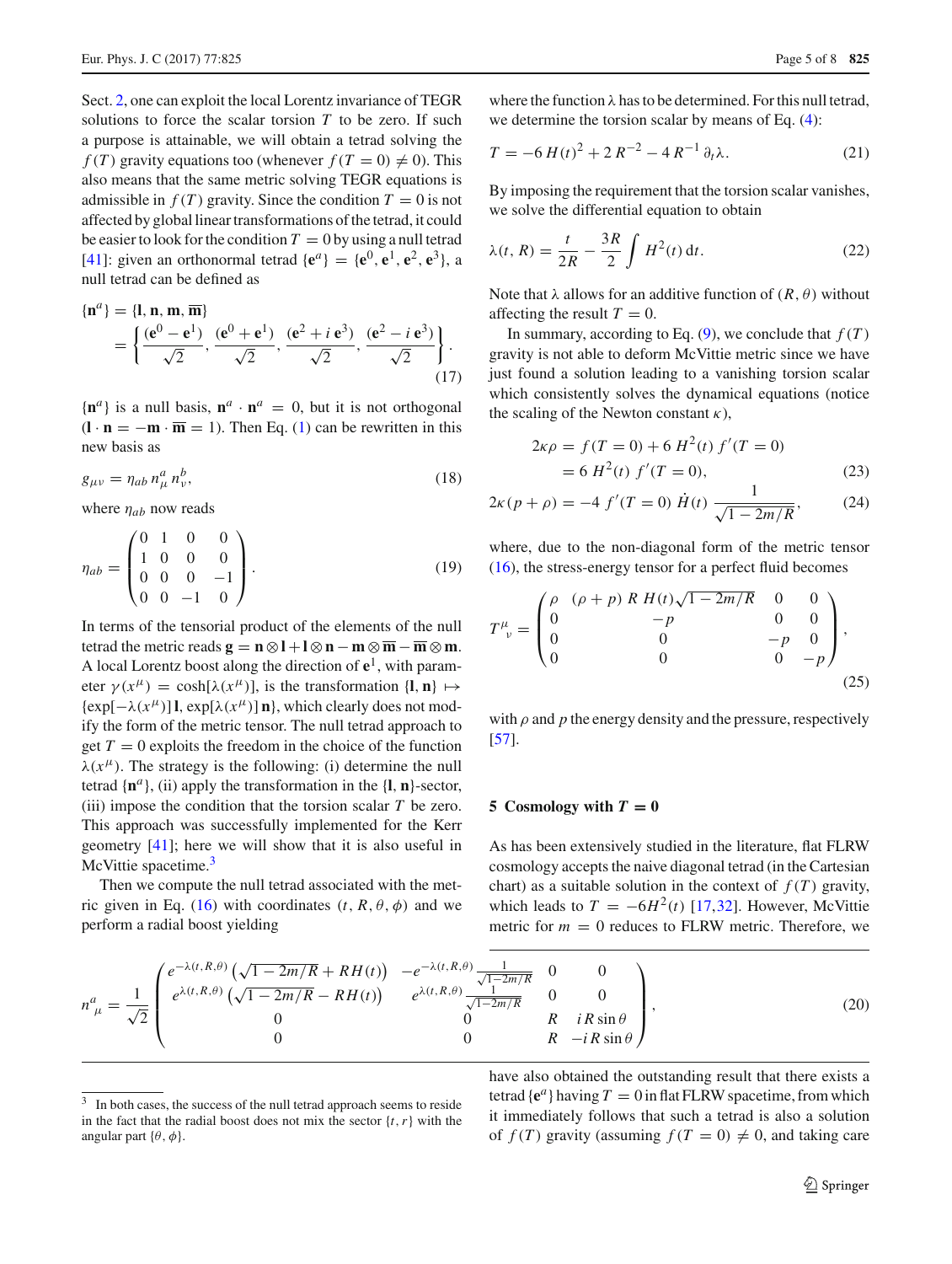of the scaling of Newton constant). By replacing  $m = 0$  in Eq. [\(20\)](#page-4-2), we find that the null tetrad associated with  $\{e^a\}$  is

<span id="page-5-0"></span>
$$
n_{\ \mu}^{a} = \frac{1}{\sqrt{2}} \begin{pmatrix} e^{-\lambda(t,R)} \left( 1 + RH(t) \right) & -e^{-\lambda(t,R)} & 0 & 0\\ e^{\lambda(t,R)} \left( 1 - RH(t) \right) & e^{\lambda(t,R)} & 0 & 0\\ 0 & 0 & R & iR\sin\theta\\ 0 & 0 & R & -iR\sin\theta \end{pmatrix},
$$
\n(26)

where  $\lambda(t, R)$  is the function given in Eq. [\(22\)](#page-4-3). According to Eq.  $(24)$ , the dynamical equations for  $m = 0$  become

$$
2\kappa \rho = f(T = 0) + 6 H^2(t) f'(T = 0)
$$
  
= 6 H<sup>2</sup>(t) f'(T = 0), (27)

$$
2\kappa(p+\rho) = -4 f'(T=0) \dot{H}(t).
$$
 (28)

This remarkable result will be thoroughly studied in a forthcoming article [\[78\]](#page-7-8). At first sight, solutions providing the same metric tensor but different torsion scalars suggest the involvement of the extra degrees of freedom characteristic of  $f(T)$  gravity. They constitute different admissible parallelizations of FLRW geometry.

To compare the two  $f(T)$  solutions, firstly, we will get the orthonormal tetrad  $e^a_{\mu}$  associated with the null tetrad given in Eq. [\(26\)](#page-5-0), and then we will write it in the original chart  $(t, |\mathbf{x}|)$ . In fact, by performing the inverse coordinate transformation of Eq. [\(14\)](#page-3-3), which reduces to  $R = a(t) |x| = a(t) r$  for  $m =$ 0, we will get  $e^a_{\mu}$ , in terms of the spherical radial coordinate *r*. The first step is achieved through a transformation  $L^a_{\ b}$  such that (see Eq.  $(17)$ )

$$
e^{a}_{\mu} = L^{a}_{\ b} n^{b}_{\ \mu} = \frac{1}{\sqrt{2}} \begin{pmatrix} 1 & 1 & 0 & 0 \\ -1 & 1 & 0 & 0 \\ 0 & 0 & 1 & 1 \\ 0 & 0 & -i & i \end{pmatrix}
$$

$$
\times \begin{pmatrix} e^{-\lambda} (1 + RH(t)) & -e^{-\lambda} & 0 & 0 \\ e^{\lambda} (1 - RH(t)) & e^{\lambda} & 0 & 0 \\ 0 & 0 & R & iR \sin \theta \\ 0 & 0 & R & -iR \sin \theta \end{pmatrix}
$$

$$
= \begin{pmatrix} \cosh \lambda - RH(t) \sinh \lambda & \sinh \lambda & 0 & 0 \\ \sinh \lambda - RH(t) \cosh \lambda & \cosh \lambda & 0 & 0 \\ 0 & 0 & R & 0 \\ 0 & 0 & 0 & R \sin \theta \end{pmatrix},
$$
(29)

where we set  $\lambda \equiv \lambda(t, R)$  to abbreviate the notation. In the second step, we will perform the coordinate transformation  $x^{\mu} = (t, R, \theta, \phi) \longrightarrow x^{\mu'} = (t, r, \theta, \phi)$ . The tetrad {**e**<sup>*a*</sup>} is a geometrical object independent of the coordinate choice,

$$
\mathbf{e}^a = e^a_{\ \mu} \ \mathrm{d}x^{\mu} = e^a_{\ \mu'} \ \mathrm{d}x^{\mu'},\tag{30}
$$

but its components  $e^a_{\mu}$  will change. According to Eq. [\(14\)](#page-3-3), the 1-forms  $dx^{\mu}$  and  $dx^{\mu'}$  will not change except for  $dR =$   $\dot{a}$  *r* d*t* + *a* d*r*. Then one finds

<span id="page-5-1"></span>
$$
e^{a}_{\mu'} = \begin{pmatrix} \cosh \lambda & a(t) \sinh \lambda & 0 & 0 \\ \sinh \lambda & a(t) \cosh \lambda & 0 & 0 \\ 0 & 0 & a(t)r & 0 \\ 0 & 0 & 0 & a(t)r \sin \theta \end{pmatrix}.
$$
 (31)

The tetrad  $(31)$  is the one having  $T = 0$ , as written in the usual spherical coordinates. On the other hand, there exists a tetrad which has  $T = -6H^2$ ; this tetrad is diagonal in the Cartesian chart, but in spherical coordinates it reads

<span id="page-5-2"></span>
$$
e_{\mu'}^{a'} = \begin{pmatrix} 1 & 0 & 0 & 0 & 0 \\ 0 & a(t) \sin \theta \cos \varphi & a(t) r \cos \theta \cos \varphi & -a(t) r \sin \theta \sin \varphi \\ 0 & a(t) \sin \theta \sin \varphi & a(t) r \cos \theta \sin \varphi & a(t) r \sin \theta \cos \varphi \\ 0 & a(t) \cos \theta & -a(t) r \sin \theta & 0 \end{pmatrix}.
$$
(32)

Of course, there should exist a local Lorentz transformation connecting the tetrads [\(31\)](#page-5-1) and [\(32\)](#page-5-2), since they describe the same FLRW metric. In fact, the local Lorentz transformation is

<span id="page-5-3"></span>
$$
\Lambda^{a'}_{\ b} = \begin{pmatrix}\n\cosh \lambda & \sinh \lambda & 0 & 0 \\
\sinh \lambda & \sin \theta & \cos \phi & \cosh \lambda & \sin \theta & \cos \phi & \cos \phi & -\sin \phi \\
\sinh \lambda & \sin \theta & \sin \phi & \cosh \lambda & \sin \theta & \sin \phi & \cos \theta & \sin \phi & \cos \phi \\
\sinh \lambda & \cos \theta & \cosh \lambda & \cos \theta & -\sin \theta & 0\n\end{pmatrix},
$$
\n(33)

i.e.  $e^{a'} = \Lambda^{a'}_{b} e^{b}$ , which can be separated into the product of two rotations and one boost

$$
\Lambda^{a'}_{\ b} = \begin{pmatrix} 1 & 0 & 0 & 0 \\ 0 & 0 & \cos\phi & -\sin\phi \\ 0 & 0 & \sin\phi & \cos\phi \\ 0 & 1 & 0 & 0 \end{pmatrix} \begin{pmatrix} 1 & 0 & 0 & 0 \\ 0 & \cos\theta & -\sin\theta & 0 \\ 0 & \sin\theta & \cos\theta & 0 \\ 0 & 0 & 0 & 1 \end{pmatrix}
$$

$$
\times \begin{pmatrix} \cosh\lambda & \sinh\lambda & 0 & 0 \\ \sinh\lambda & \cosh\lambda & 0 & 0 \\ 0 & 0 & 1 & 0 \\ 0 & 0 & 0 & 1 \end{pmatrix} . \tag{34}
$$

In Ref. [\[42](#page-6-32)] it was shown that each solution to the dynamical equations for  $f(T)$  allow for a set of local Lorentz remnant symmetries. Such symmetries are generated by Lorentz transformations accomplishing the condition

$$
d(\epsilon_{abcd} \mathbf{e}^a \wedge \mathbf{e}^b \wedge \eta^{de} \Lambda^c_{f'} d\Lambda^{f'}_{e}) = 0.
$$
 (35)

Our pair  $(e^a, \Lambda^a)$  does not satisfy this relationship. This is because, although both tetrads have consistent equations of motion, their associated torsion scalars are different; so the transformation  $(33)$  is not a symmetry of the action. Also, they have different classification concerning to the *nclosed-area-frame* (n-CAF), distinction firstly introduced in the same paper. Remember that a solution of  $f(T)$  gravity is *n*-CAF if *n* of the six pairs ( $e^a$ ,  $e^b$ ) satisfy the equation

$$
d(e^a \wedge e^b) = 0. \tag{36}
$$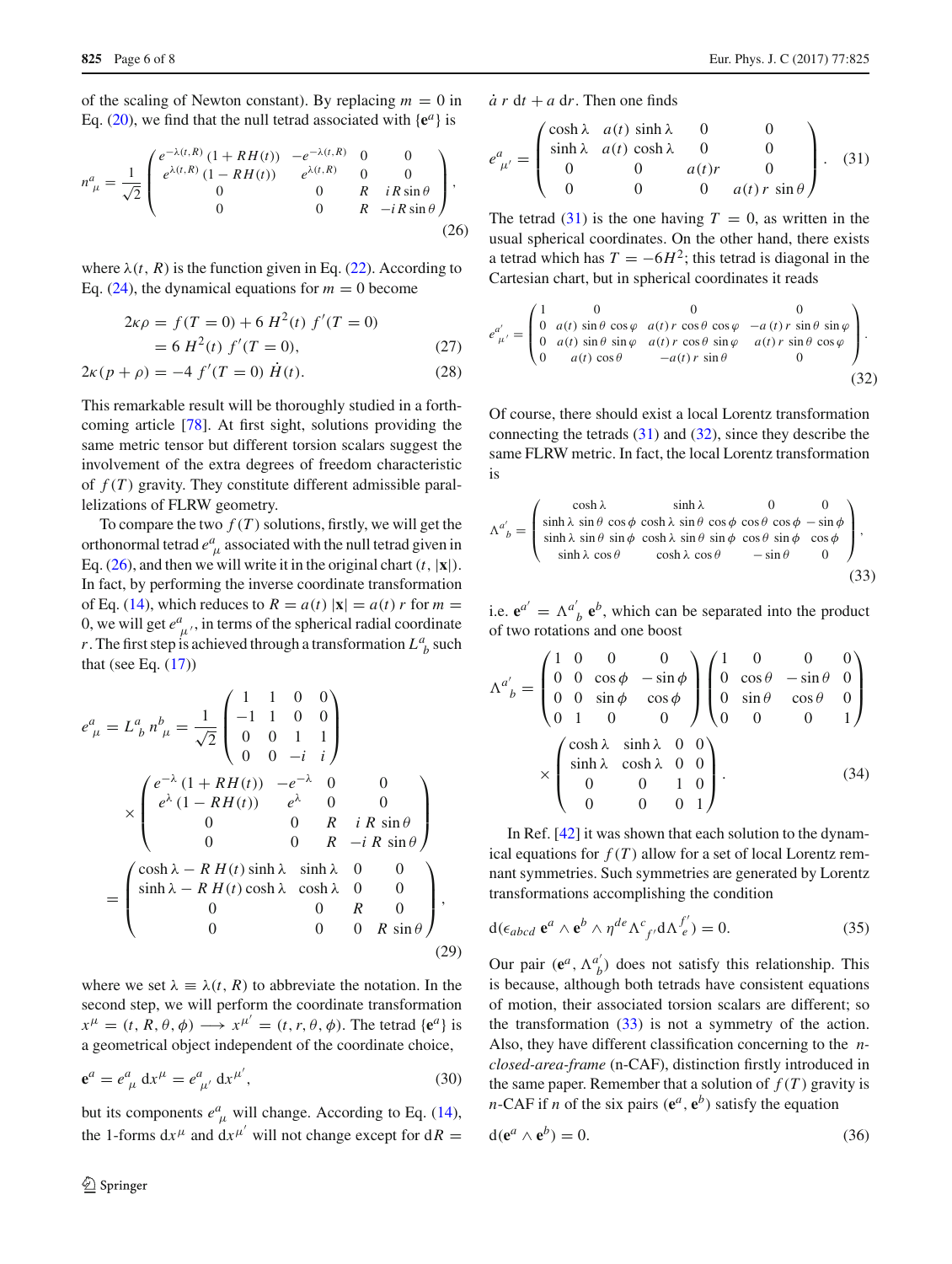In this particular case, it can be proven that the tetrad  $(31)$  is a 1-CAF, since the only combination that is zero is the one with  $(\mathbf{e}^0, \mathbf{e}^1)$ . On the other hand, the tetrad  $(32)$  is a 3-CAF [\[42](#page-6-32)]. This means that the second one allows for three independent *local* Lorentz transformations leaving *T* unchanged, while the first solution admits only the local boost associated with the remnant freedom of the function  $\lambda$ . On the contrary, the transformation  $(33)$  is not a remnant symmetry of the  $f(T)$ dynamical equations because it changes the torsion scalar *T* .

# <span id="page-6-25"></span>**6 Conclusions**

The main purpose of  $f(T)$  gravity would be finding low/high-energy deformations of Einstein gravity to address its shortcomings in a geometric framework. However, the null tetrad approach shows that it is rather easy to get TEGR solutions with constant torsion scalar. These solutions survive in  $f(T)$  gravity, associated with modified Newton and cosmological constants. This is the way we followed to show that McVittie geometry is a solution to  $f(T)$  gravity. Remarkably, by taking  $m = 0$  we also obtained a new consistent solution for FLRW universe in  $f(T)$  gravity, which has  $T = 0$ . To the best of our knowledge, this is the first time that a consistent cosmological solution with a vanishing torsion scalar is introduced in the literature. The fact that the torsion scalar differs from <sup>−</sup>6*H*<sup>2</sup> could be a manifestation of the extra degrees of freedom of the theory, which is a topic under consideration presently [\[78](#page-7-8)].

**Acknowledgements** This work was supported by Consejo Nacional de Investigaciones Científicas y Técnicas (CONICET) and Universidad de Buenos Aires. The authors thank F. Fiorini and N. Vattuone for helpful discussions.

**Open Access** This article is distributed under the terms of the Creative Commons Attribution 4.0 International License [\(http://creativecomm](http://creativecommons.org/licenses/by/4.0/) [ons.org/licenses/by/4.0/\)](http://creativecommons.org/licenses/by/4.0/), which permits unrestricted use, distribution, and reproduction in any medium, provided you give appropriate credit to the original author(s) and the source, provide a link to the Creative Commons license, and indicate if changes were made. Funded by SCOAP<sup>3</sup>.

### **References**

- <span id="page-6-0"></span>1. E. Cartan, C. R. Acad. Sci. Paris **174**(593), 734 (1922)
- 2. F.W. Hehl, J.D. McCrea, E.W. Mielke, Y. Ne'eman, Phys. Rep. **258**, 1 (1995)
- 3. M. Blagojević, F.W. Hehl (ed.), in *Gauge Theories of Gravitation: A Reader with Commentaries*, (World Scientific Publishing, Singapore, 2013)
- <span id="page-6-1"></span>4. T. Ortín, *Gravity and Strings* (Cambridge University Press, Cambridge, 2004)
- <span id="page-6-2"></span>5. A. Einstein, Pruess. Akad. Wiss. 414 (1925)
- 6. A. Einstein, Sitzungsber. Preuss. Akad. Wiss. Phys. Math. Kl. 217 (1928)
- 7. A. Einstein, Sitzungsber. Preuss. Akad. Wiss. Phys. Math. Kl. **401** (1930)
- 8. A. Einstein, Math. Ann. **102**, 685 (1930)
- <span id="page-6-3"></span>9. A. Unzicker, T. Case, [English translation of Refs. 5–8], [arXiv:physics/0503046](http://arxiv.org/abs/physics/0503046)
- <span id="page-6-4"></span>10. K. Hayashi, T. Shirafuji, Phys. Rev. D **19**, 3524 (1979)
- 11. K. Hayashi, T. Shirafuji, Phys. Rev. D **24**, 3312 (1981) [Addendum]
- 12. J.W. Maluf, J. Math. Phys. **35**, 335 (1994)
- <span id="page-6-26"></span>13. H.I. Arcos, J.G. Pereira, Int. J. Mod. Phys. D **13**, 2193 (2004)
- 14. J.W. Maluf, Annalen der Physik **525**, 339 (2013)
- 15. J.G. Pereira, Teleparallelism: a new insight into gravity, in *Handbook of Spacetime*, ed. by A. Ashtekar, V. Petcov (Springer, Berlin, 2014)
- <span id="page-6-5"></span>16. R. Ferraro, M.J. Guzmán, Phys. Rev. D **94**, 104045 (2016)
- <span id="page-6-6"></span>17. R. Ferraro, F. Fiorini, Phys. Rev. D **75**, 084031 (2007)
- <span id="page-6-7"></span>18. R. Ferraro, AIP Conf. Proc. **1471**, 103 (2012)
- <span id="page-6-8"></span>19. R. Ferraro, F. Fiorini, Phys. Rev. D **78**, 124019 (2008)
- <span id="page-6-9"></span>20. G.R. Bengochea, R. Ferraro, Phys. Rev. D **79**, 124019 (2009)
- <span id="page-6-10"></span>21. B. Li, T.P. Sotiriou, J.D. Barrow, Phys. Rev. D **83**, 064035 (2011)
- 22. B. Li, T. Sotiriou, J.D. Barrow, Phys. Rev. D **83**, 104017 (2011)
- <span id="page-6-11"></span>23. T.P. Sotiriou, B. Li, J.D. Barrow, Phys. Rev. D **83**, 104030 (2011)
- 24. M. Li, R.X. Miao, Y.G. Miao, JHEP **2011**, 108 (2011)
- <span id="page-6-12"></span>25. R.J. Yang, Europhys. Lett. **93**, 60001 (2011)
- 26. E.V. Linder, Phys. Rev. D **81**, 127301 (2010) [**82**, 109902 (Erratum) (2010)]
- 27. K. Bamba, C.Q. Geng, C.C. Lee, [arXiv:1008.4036](http://arxiv.org/abs/1008.4036) [astro-ph.CO]
- 28. P. Wu, H.W. Yu, Phys. Lett. B **692**, 176 (2010)
- 29. K. Bamba, C.Q. Geng, C.C. Lee, L.W. Luo, JCAP **1101**, 021 (2011)
- 30. G.R. Bengochea, Phys. Lett. B **695**, 405 (2011)
- <span id="page-6-29"></span>31. R. Ferraro, F. Fiorini, Phys. Rev. D **84**, 083518 (2011)
- <span id="page-6-30"></span>32. R. Ferraro, F. Fiorini, Phys. Lett. B **702**, 75 (2011)
- 33. H. Wei, X.P. Ma, H.Y. Qi, Phys. Lett. B **703**, 74 (2011)
- 34. P. Wu, H.W. Yu, Eur. Phys. J. C **71**, 1552 (2011)
- 35. P. Wu, H. Yu, Phys. Lett. B **703**, 223 (2011)
- 36. R. Zheng, Q.G. Huang, JCAP **1103**, 002 (2011)
- <span id="page-6-31"></span>37. N. Tamanini, C.G. Boehmer, Phys. Rev. D **86**, 044009 (2012)
- 38. Y.-P. Wu, C.-Q. Geng, JHEP **11**, 142 (2012)
- 39. K. Izumi, Y.C. Ong, JCAP **1306**, 029 (2013)
- 40. F. Fiorini, P.A. González, Y. Vásquez, Phys. Rev. D **89**, 024028 (2014)
- <span id="page-6-24"></span>41. C. Bejarano, R. Ferraro, M.J. Guzmán, Eur. Phys. J. C**75**, 77 (2015)
- <span id="page-6-32"></span>42. R. Ferraro, F. Fiorini, Phys. Rev. D **91**, 064019 (2015)
- 43. M. Wright, Phys. Rev. D **93**, 103002 (2016)
- 44. S. Bahamonde, C.G. Böhmer, Eur. Phys. J. C **76**, 578 (2016)
- <span id="page-6-13"></span>45. S. Bahamonde, S. Capozziello, Eur. Phys. J. C **77**, 107 (2017)
- <span id="page-6-14"></span>46. R. Ferraro, F. Fiorini, Phys. Lett. B **692**, 206 (2010)
- 47. F. Fiorini, Phys. Rev. Lett. **111**, 041104 (2013)
- 48. F. Fiorini, Phys. Rev. D **94**, 024030 (2016)
- <span id="page-6-15"></span>49. F. Fiorini, N. Vattuone, Phys. Lett. B **763**, 45–51 (2016)
- <span id="page-6-16"></span>50. C.Q. Geng, C. Lai, L.W. Luo, H.H. Tseng, Phys. Lett. B **737**, 248 (2014)
- <span id="page-6-17"></span>51. P.A. González, Y. Vásquez, Phys. Rev. D **92**, 124023 (2015)
- <span id="page-6-18"></span>52. G.C. McVittie, Mon. Not. R. Astron. Soc. **93**, 325 (1933)
- <span id="page-6-19"></span>53. G.C. McVittie, Astrophys. J. **143**, 682 (1966)
- <span id="page-6-20"></span>54. B.C. Nolan, Phys. Rev. D **58**, 064006 (1998)
- 55. B.C. Nolan, Class. Quantum Gravity **16**, 1227 (1999)
- <span id="page-6-21"></span>56. B.C. Nolan, Class. Quantum Gravity **16**, 3183 (1999)
- <span id="page-6-22"></span>57. N. Sakai, P. Haines, Astrophys. J. **536**, 515 (2000)
- <span id="page-6-23"></span>58. N. Kaloper, M. Kleban, D. Martin, Phys. Rev. D **81**, 104044 (2010) 59. R. Weitzenböck, *Invarianten Theorie* (Noordhoff, Groningen,
- <span id="page-6-27"></span>1923)
- <span id="page-6-28"></span>60. H.A. Buchdahl, Mon. Not. R. Astron. Soc. **150**, 1 (1970)
- 61. A. De Felice, S. Tsujikawa, Living Rev. Relativ. **13**, 3 (2010)
- 62. T.P. Sotiriou, V. Faraoni, Rev. Mod. Phys. **82**, 451 (2010)
- 63. S. Capozziello, M. De Laurentis, Phys. Rep. **509**, 167 (2011)
- 64. S. Nojiri, S.D. Odintsov, Phys. Rep. **505**, 59 (2011)